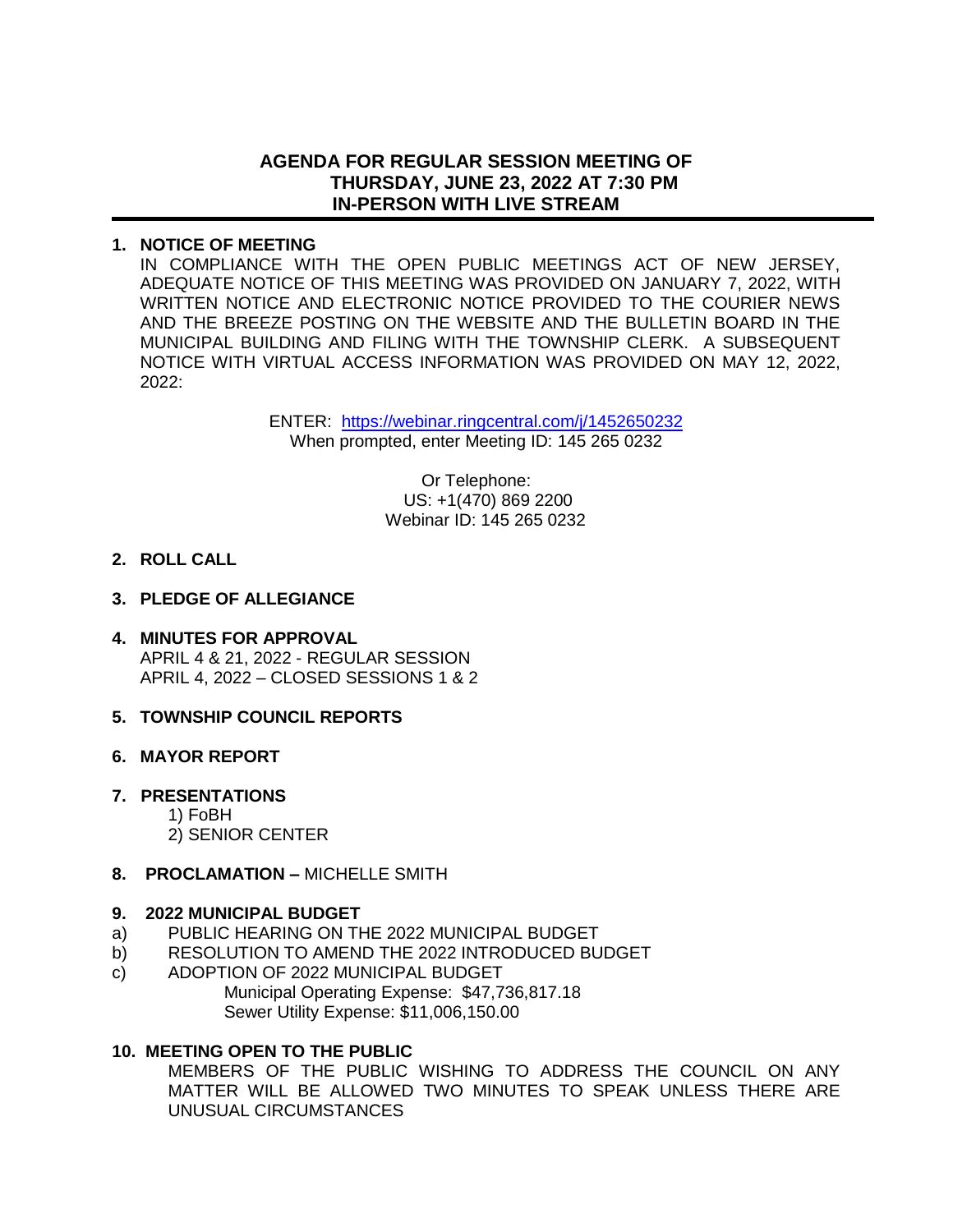### **11. PUBLIC HEARING AND FINAL ACTION ORDINANCE**

a) AN ORDINANCE AMENDING CHAPTER 175 (SEWERS AND SEWAGE DISPOSAL) IMPLEMENTING REVISED SEWER FEES AND PAYMENT SCHEDULE

### **12. INTRODUCTION OF ORDINANCES**

- a) AN ORDINANCE AMENDING CHAPTER 4 (ADMINISTRATIVE ORGANIZATIONS), ARTICLE XIV (DEPARTMENT OF POLICE), SECTION 4-83 (PROMOTION) OF THE MUNICIPAL CODE OF THE TOWNSHIP OF BRIDGEWATER TO ELIMINATE THE TIME IN GRADE REQUIREMENT
- b) AN ORDINANCE AMENDING CHAPTER 4 (ADMINISTRATIVE ORGANIZATIONS), ARTICLE XIV (DEPARTMENT OF POLICE), SECTION 4-83 (PROMOTIONS) OF THE MUNICIPAL CODE OF THE TOWNSHIP OF BRIDGEWATER TO PERMIT TEMPORARY EXTENSIONS OF THE PROMOTION ELIGIBILITY LIST ON AN AS-NEEDED BASIS

#### **13. RESOLUTIONS**

- a) AUTHORIZING THE TOWNSHIP OF BRIDGEWATER TO EXECUTE AN AGREEMENT WITH FRIENDS OF BRIDGEWATER HISTORY (FoBH) TO DISPLAY A HISTORIC ARTIFACT KNOWN AS A "HOPKINSON FLAG" IN THE TOWNSHIP'S MUNICIPAL COMPLEX FOR NOMINAL CONSIDERATION
- b) AUTHORIZING AN AWARD OF CONTRACT TO REHABCO, INC. OF 44 EAST WATER STREET, TOMS RIVER, NJ 08753 TO SERVE AS THE TOWNSHIP'S ADMINISTRATIVE AGENT FOR AFFORDABLE HOUSING AND PROVIDE HOUSING REHABILITATION PROGRAM SERVICES FOR A SIX-MONTH PERIOD COMMENCING ON JULY 1, 2022 IN AN AMOUNT NOT TO EXCEED \$90,000.00 PAID FROM THE TOWNSHIP'S AFFORDABLE HOUSING TRUST FUND
- c) AUTHORIZING AN AWARD OF CONTRACT TO COMMUNITY GRANTS, PLANNING & HOUSING, LLC OF 1249 SOUTH RIVER ROAD, SUITE 301, CRANBURY, NJ 08512 TO SERVE AS THE TOWNSHIP'S ADMINISTRATIVE AGENT FOR AFFORDABLE HOUSING AND PROVIDE HOUSING REHABILITATION PROGRAM SERVICES FOR A TWO-MONTH PERIOD COMMENCING ON JUNE 1, 2022 IN AN AMOUNT NOT TO EXCEED \$51,703.78 PAID FROM THE TOWNSHIP'S AFFORDABLE HOUSING TRUST FUND
- d) AWARD OF CONTRACT TO ADG CONTRACTING CORP. T/A CROSSROADS PAVING (386 SOUTH STREET, SUITE 169, NEWARK, NJ 07105) FOR THE 2022 ROADWAY PREPARATION PROJECT, WHICH INCLUDES THE ENTIRE LENGTH OF BELLACONE STREET, BUXTON ROAD, CENTRAL AVENUE, CHARLES STREET, CHESHIRE ROAD, COLE STREET, CROYDEN ROAD, FAIRMOUNT AVENUE, RECTOR ROAD, SHERWOOD ROAD, THOMAS STREET, TIMBER LANE, AND A PORTION OF BLOSSOM DRIVE, IN THE SUM OF \$632,695.60, FUNDED THROUGH THE 2022 CAPITAL ROAD FUND
- e) AUTHORIZING THE EXECUTION OF AN AGREEMENT BETWEEN THE TOWNSHIP OF BRIDGEWATER, BOROUGH OF MANVILLE, AND BOROUGH OF SOMERVILLE CONCERNING WORKER'S COMPENSATION INSURANCE COVERAGE FOR EMERGENCY MEDICAL SERVICE PERSONNEL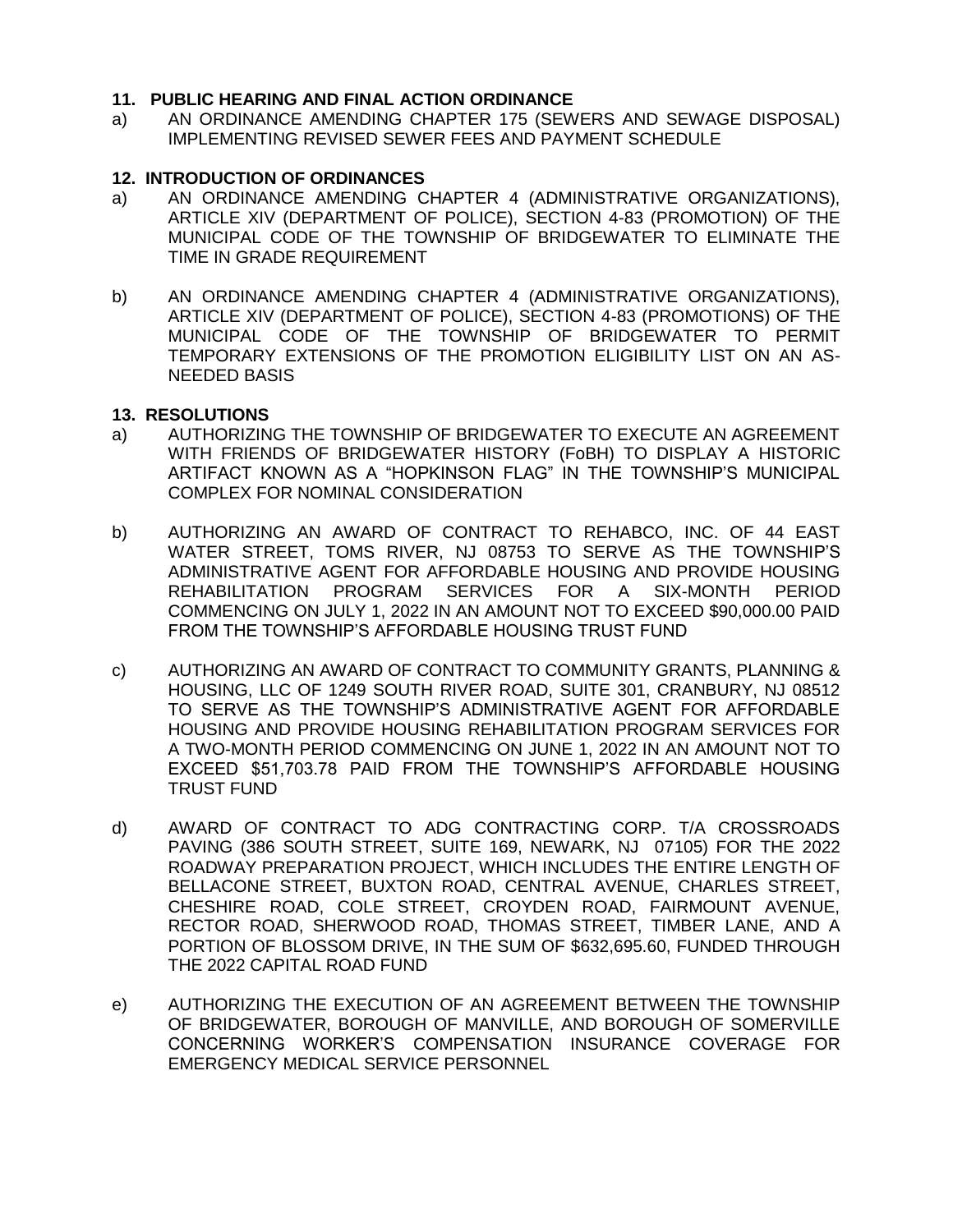- f) AUTHORIZING THE TOWNSHIP OF BRIDGEWATER TO ACCEPT THE AWARD NUMBER 21-BWC-067, IN THE AMOUNT OF \$187,496.00, FROM THE SFY-21 BODY WORN GRANT PROGRAM FOR THE PURCHASE OF BODY WORN CAMERAS AS DESCRIBED IN THE GRANT APPLICATION. THE GRANT COVERS THE ENTIRE COST OF THE PURCHASE.
- g) PERSON TO PERSON PLENARY RETAIL DISTRIBUTION LIQUOR LICENSE TRANSFER FROM TRANSFEROR, PRASADA RAJU INDUKURI LICENSE NUMBER 1806-44-044-002 CURRENTLY HELD IN INACTIVE STATUS TO TRANSFEREE, WINE OUTLET BRIDGEWATER, LLC, NEW LICENSE NUMBER 1806-44-044-003
- h) APPOINTMENT TO THE SOMERSET REGIONAL ANIMAL SHELTER MANAGEMENT COMMITTEE RICHARD ERNST FROM ALTERNATE MEMBER TO REGULAR MEMBER
- i) REQUEST FOR WAIVER OF FIRE PERMIT FEE IN THE AMOUNT OF \$430.00 AND THE SPECIAL EVENT FEE IN THE AMOUNT OF \$100.00 FOR THE TOTAL AMOUNT OF \$530.00 AND AUTHORIZATION FOR FIREWORKS DISPLAY FOR THE SOMERSET COUNTY PARK COMMISSION, 355 MILLTOWN ROAD, BRIDGEWATER, NJ ON MONDAY, JULY 4, 2022

#### 14. **CONSENT AGENDA - 2022-2023 LIQUOR LICENSE RENEWALS**

- a) 2022-2023 RENEWAL OF TOWNSHIP OF BRIDGEWATER PLENARY RETAIL CONSUMPTION LIQUOR LICENSES
- b) 2022-2023 RENEWAL OF PLENARY RETAIL DISTRIBUTION LIQUOR LICENSES FOR SQUIRES CORNER LIQUORS, INC. t/a SPIRITS OF THE VALLEY, KRISHA BEVERAGE t/a BRIDGEWATER WINE & SPIRITS WEGMANS FOOD MARKETS, INC. AND RAMARAM, INC., t/a BUY BEST WINE & LIQUORS
- c) 2022-2023 RENEWAL OF THE TOWNSHIP OF BRIDGEWATER CLUB LIQUOR LICENSES FOR FRATERNAL ORDER OF EAGLES, SOMERVILLE LODGE OF ELKS, RARITAN VALLEY COUNTRY CLUB AND GERALD ABREGO POST AMERICAN LEGION
- d) 2022-2023-RENEWAL OF PLENARY RETAIL CONSUMPTION LIQUOR LICENSE HOTEL/MOTEL EXCEPTION FOR THE HYATT HOUSE OF BRIDGEWATER, HILTON GARDEN INN, HAMPTON INN AND SUITES AND AC MARRIOTT BRIDGEWATER
- e) 2022-2023 RENEWAL OF PLENARY RETAIL CONSUMPTION LIQUOR LICENSE CAFÉ EMILIA, INC. WITH SPECIAL CONDITION
- f) 2022-2023 RENEWAL OF PLENARY RETAIL CONSUMPTION LIQUOR LICENSE HOTEL/MOTEL EXCEPTION MARRIOTT HOTEL SERVICES, INC WITH CONDITIONS
- g) 2022-2023 RENEWAL OF PLENARY RETAIL CONSUMPTION INACTIVE LIQUOR LICENSE A. PEARL, INC. LOCATED AT 600 EAST MAIN STREET, BRIDGEWATER WITH SPECIAL RULING N.J.S.A. 33:1-12.39 APPROVALS FOR TWO LICENSING TERMS 2022-2023 AND 2023-2024
- h) 2022-2023 RENEWAL OF PLENARY RETAIL CONSUMPTION LIQUOR LICENSE NUMBER 1806-33-021-009, FOR MISH-J.O. INVESTMENT CORP. T/A GREEN KNOLL GRILLE